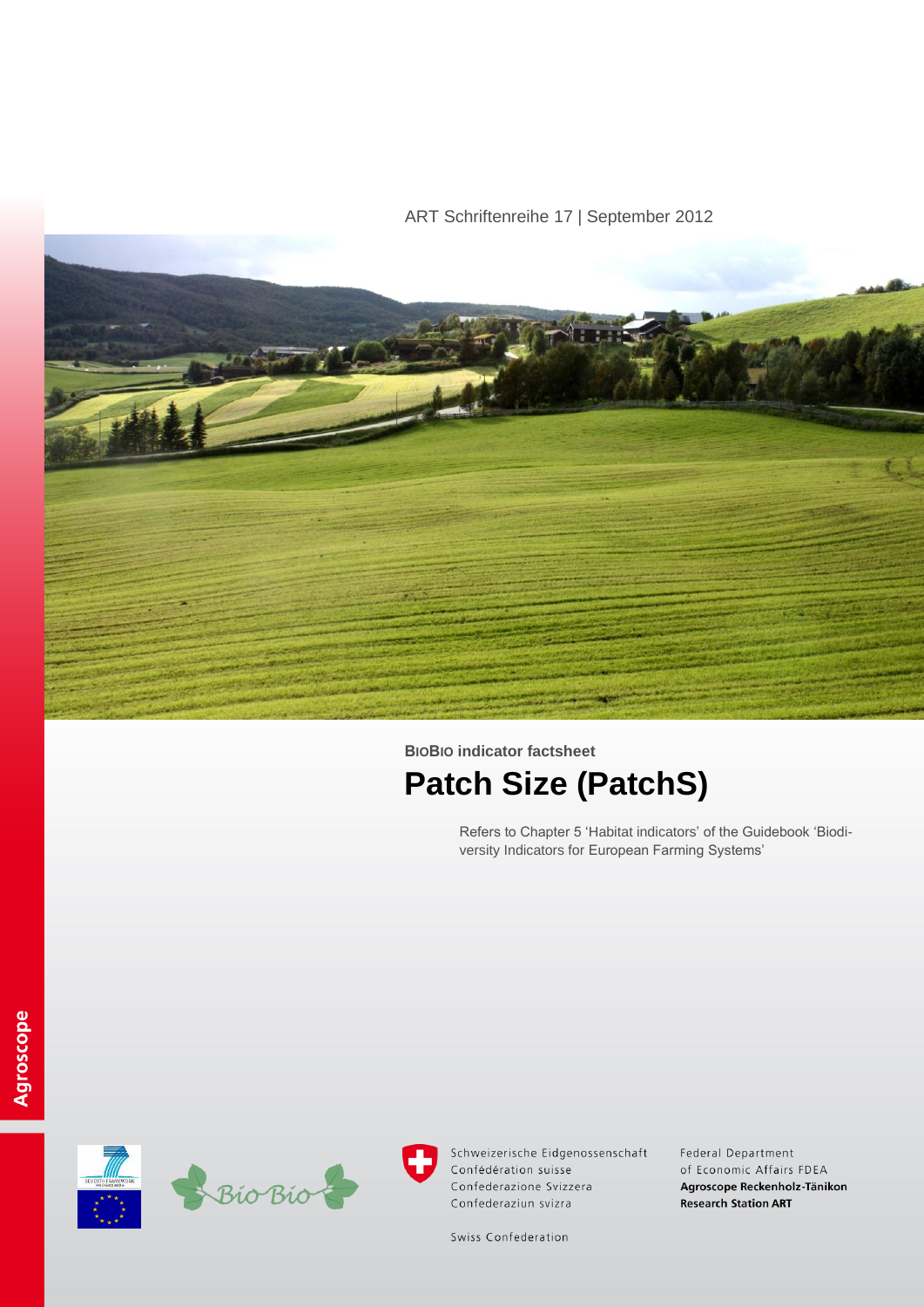# **Patch Size (PatchS)**

#### **Description**

Average size of habitat patches on a farm. The **unit** of measurement is hectares. **Sub-indicators** can be generated such as the 'Patch Size of Cultivated Forage and Food Crops' as compared to the 'Patch Size of Extensively Managed and 'Semi-natural Habitats'. Further sub-indicators can also be calculated.

#### **Surveyor skills**

The indicator is based on habitat mapping, which requires basic GIS, ecological and botanical skills.

#### **Data collection method**

The habitat mapping method is described in **Deliverable 2.2**<sup>1</sup>.

#### **Calculation method**

PatchS is obtained by dividing the size of the farm by the number of habitat patches:

$$
Patches = \frac{UAA}{N}
$$

In which *PatchS* is Patch Size, *UAA* the farm size (Utilized Agricultural Area in hectares) and *N* the number of habitat patches on the farm.

Area per patch can also be easily obtained from digital maps, and summarized as average patch size per habitat type or for any desired group of habitat types.

#### **Results from BioBio case studies**

The graph shows the mean values and their distribution across the 12 BioBio case study regions. The largest average Patch Size was observed in the Spanish Dehesas and in the grasslands of Hungary. Low values occurred in the Norwegian and the Swiss grassland case studies and on the olive farms in Spain. In all case study regions, there is a reasonable spread of values between farms.

The sub-indicators 'Patch Size of Intensively Cultivated Forage and Food Crops' and 'Patch Size of Extensive Agricultural and Semi-natural Habitats' yield more differentiated information (see the graphs bellow). In many situations extensive agricultural and semi-natural habitats were smaller. In the arable case study regions in particular (Austria, Germany, France), the average size of arable fields was significantly higher than fields of extensive agriculture and semi-natural habitats (and the mean value for the indicator as a whole). Large extensively managed patches, which may be particularly valuable for farm wildlife, were observed in the Spanish Dehesa farms and in the grassland farms in Hungary, Bulgaria and Wales.



*A single farm may own fields in a range of sizes, illustrated here with examples from the Norwegian case study. Photos: H. Timmermann, NFLI*



### *Distribution of indicator 'Patch Size'.*

*Each point displays the indicator value of a farm. Farms are grouped in the respective case studies. Yellow: field crops & horticulture in Austria, France and the Netherlands, green: specialist grazing livestock in Bulgaria, Switzerland, Hungary, Norway, Wales and Dehesa in Spain, blue: mixed crops & livestock in Germany, pink: permanent crops in Italy and Olives in Spain. The colored box contains the values of 50 % of the farms of a case study. The line marks the median.*

l

Dennis P. et al. 2012. Biodiversity in organic and low-input [farming systems](http://www.biobio-indicator.org/deliverables.php) ALTERRA Report 2308.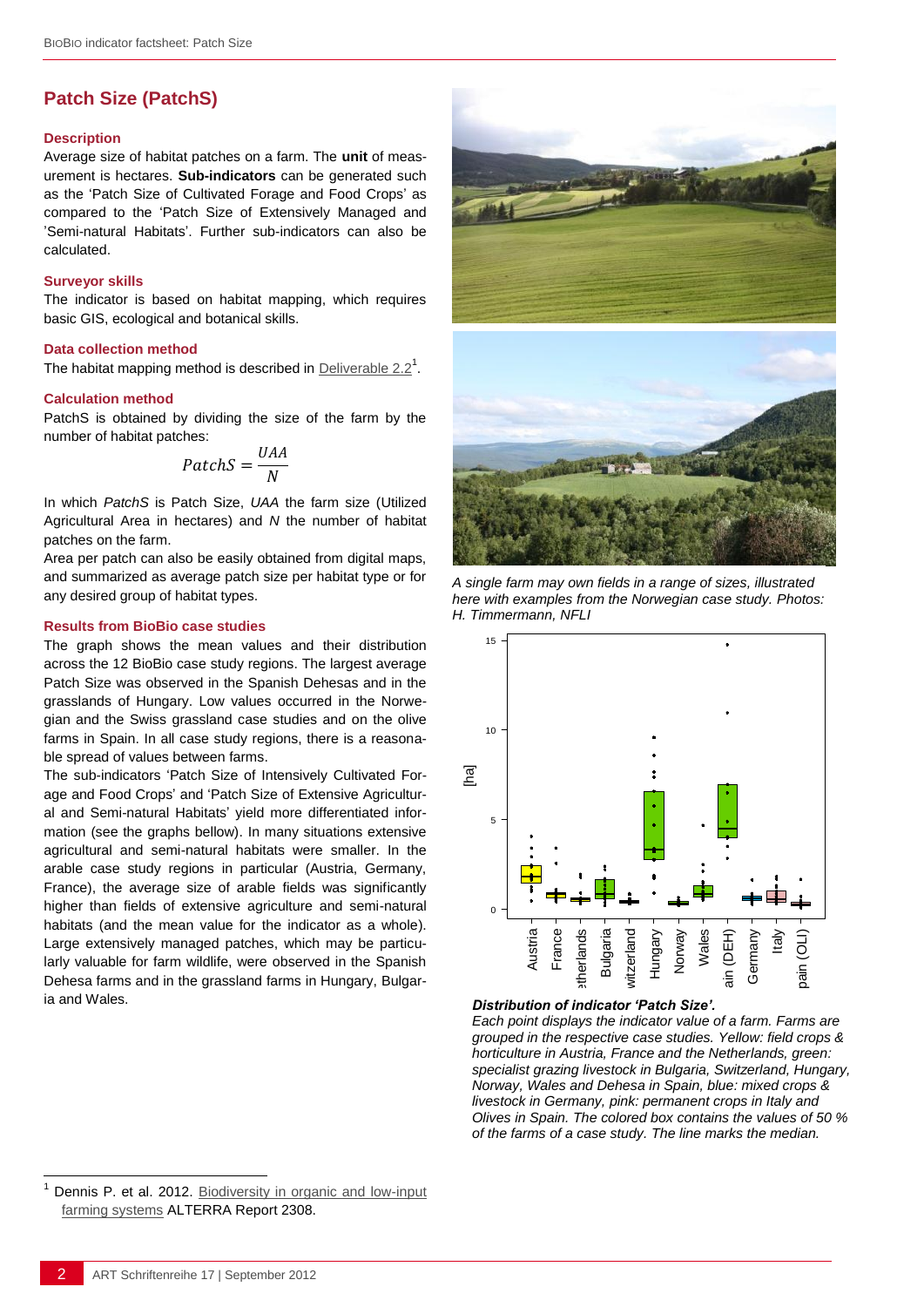

*'Patch Size of Intensively Cultivated Forage and Food Crops'. See the legend for 'Patch size' for the explanation of the graph.*



*'Patch Size of Extensive Agricultural and Semi-natural Habitats'. See the legend for 'Patch size' for the explanation of the graph.*



*Arable landscape in Germany, the semi-natural elements are largely removed to increase field size and farming efficiency. Photo: Sebastian Wolfrum, TUM*

#### **Estimated effort and costs (labour effort required, analysis)**

The indicator measurement requires habitat mapping and subsequent GIS analysis. Medium effort.

#### **Patch Size change as an indicator**

An increase in indicator value (change in state) particularly for the sub-indicator 'Patch Size of Intensively Cultivated Forage and Food Crops' may indicate an increase in field size, which is often a goal in arable farming systems to improve the efficiency of agricultural management. This type of change is often associated with the removal of small semi-natural lines and patches such as field edges, small grassy strips, etc.

#### **Interpretation**

Patch Size and its sub-indicators complement the indicators 'Habitat Richness' and 'Habitat Diversity', which solely relate to the number of habitat types and the relative share of their distribution at farm level. PatchS additionally yields information about the actual (average) size of patches in hectares, which is an important value in relation to the ecological interpretation of the indicators.

None of these indicators allows conclusions on the quality of habitats in terms of promoting species diversity. Similar values can be reached by either intensively managed fields or semi-natural habitats. It is also important to be aware that e.g. loss of small semi-natural habitats may lead to an apparent increase in the average size of remaining patches. The indicator needs therefore to be interpreted in the light of other indicator results (e.g. SemiNat,: the share of Semi-Natural Habitat on the farm).

#### **Strengths and weaknesses**

Habitat mapping requires fieldwork, but the indicator is easily computed once the habitat map is available. Indicator values depend strongly on the definition of habitats and on the habitat mapping method (thematic and spatial resolution), so comparisons between farms/countries require standardization (as in BioBio). Sub-indicators are needed to separately evaluate intensively farmed and extensively farmed (and seminatural) habitats. Other indicators should also be examined when interpreting changes in indicator values.